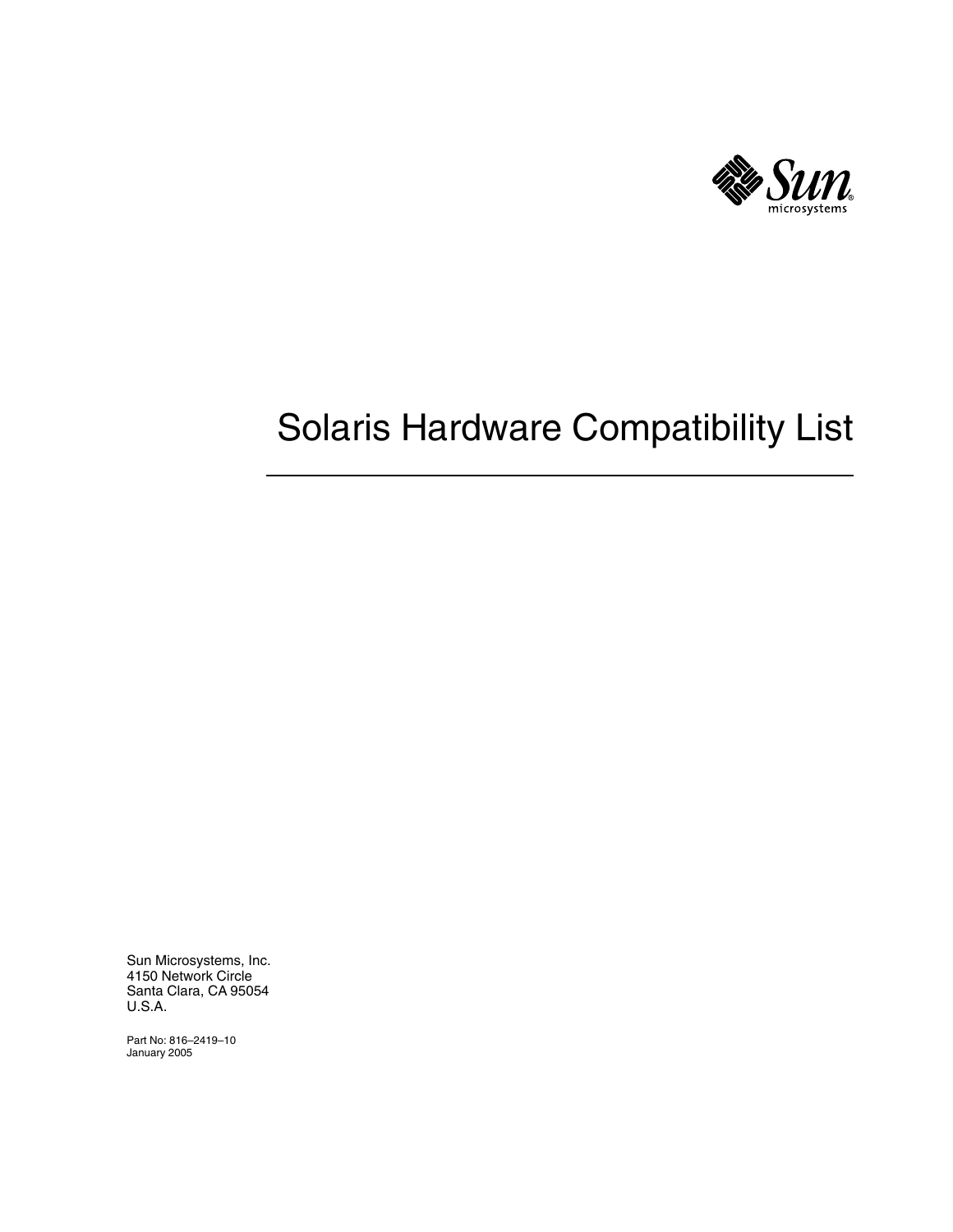Copyright 2005 Sun Microsystems, Inc. 4150 Network Circle, Santa Clara, CA 95054 U.S.A. All rights reserved.

This product or document is protected by copyright and distributed under licenses restricting its use, copying, distribution, and decompilation. No part of this product or document may be reproduced in any form by any means without prior written authorization of Sun and its licensors, if any.<br>Third-party software, including font technology, is copyrighted and licensed

Parts of the product may be derived from Berkeley BSD systems, licensed from the University of California. UNIX is a registered trademark in the U.S. and other countries, exclusively licensed through X/Open Company, Ltd.

Sun, Sun Microsystems, the Sun logo, docs.sun.com, AnswerBook, AnswerBook2, and Solaris are trademarks or registered trademarks of Sun<br>Microsystems, Inc. in the U.S. and other countries. All SPARC trademarks are used under Microsystems, Inc.

The OPEN LOOK and Sun™ Graphical User Interface was developed by Sun Microsystems, Inc. for its users and licensees. Sun acknowledges the pioneering efforts of Xerox in researching and developing the concept of visual or graphical user interfaces for the computer industry. Sun holds a<br>non-exclusive license from Xerox to the Xerox Graphical User Interface, wh and otherwise comply with Sun's written license agreements.

U.S. Government Rights – Commercial software. Government users are subject to the Sun Microsystems, Inc. standard license agreement and applicable provisions of the FAR and its supplements.

DOCUMENTATION IS PROVIDED "AS IS" AND ALL EXPRESS OR IMPLIED CONDITIONS, REPRESENTATIONS AND WARRANTIES,<br>INCLUDING ANY IMPLIED WARRANTY OF MERCHANTABILITY, FITNESS FOR A PARTICULAR PURPOSE OR NON-INFRINGEMENT, ARE<br>DISCLAIM

Copyright 2005 Sun Microsystems, Inc. 4150 Network Circle, Santa Clara, CA 95054 U.S.A. Tous droits réservés.

Ce produit ou document est protégé par un copyright et distribué avec des licences qui en restreignent l'utilisation, la copie, la distribution, et la décompilation. Aucune partie de ce produit ou document ne peut être reproduite sous aucune forme, par quelque moyen que ce soit, sans<br>l'autorisation préalable et écrite de Sun et de ses bailleurs de licence, s'il y en a. L

Des parties de ce produit pourront être dérivées du système Berkeley BSD licenciés par l'Université de Californie. UNIX est une marque déposée aux Etats-Unis et dans d'autres pays et licenciée exclusivement par X/Open Company, Ltd.

Sun, Sun Microsystems, le logo Sun, docs.sun.com, AnswerBook, AnswerBook2, et Solaris sont des marques de fabrique ou des marques déposées, de<br>Sun Microsystems, Inc. aux Etats-Unis et dans d'autres pays. Toutes les marques architecture développée par Sun Microsystems, Inc.

L'interface d'utilisation graphique OPEN LOOK et Sun™a été développée par Sun Microsystems, Inc. pour ses utilisateurs et licenciés. Sun reconnaît<br>les efforts de pionniers de Xerox pour la recherche et le développement du de l'informatique. Sun détient une licence non exclusive de Xerox sur l'interface d'utilisation graphique Xerox, cette licence couvrant également les<br>licenciés de Sun qui mettent en place l'interface d'utilisation graphiqu

CETTE PUBLICATION EST FOURNIE "EN L'ETAT" ET AUCUNE GARANTIE, EXPRESSE OU IMPLICITE, N'EST ACCORDEE, Y COMPRIS DES GARANTIES CONCERNANT LA VALEUR MARCHANDE, L'APTITUDE DE LA PUBLICATION A REPONDRE A UNE UTILISATION<br>PARTICULIERE, OU LE FAIT QU'ELLE NE SOIT PAS CONTREFAISANTE DE PRODUIT DE TIERS. CE DENI DE GARANTIE NE<br>S'APPLIQUERAIT PAS





041215@10536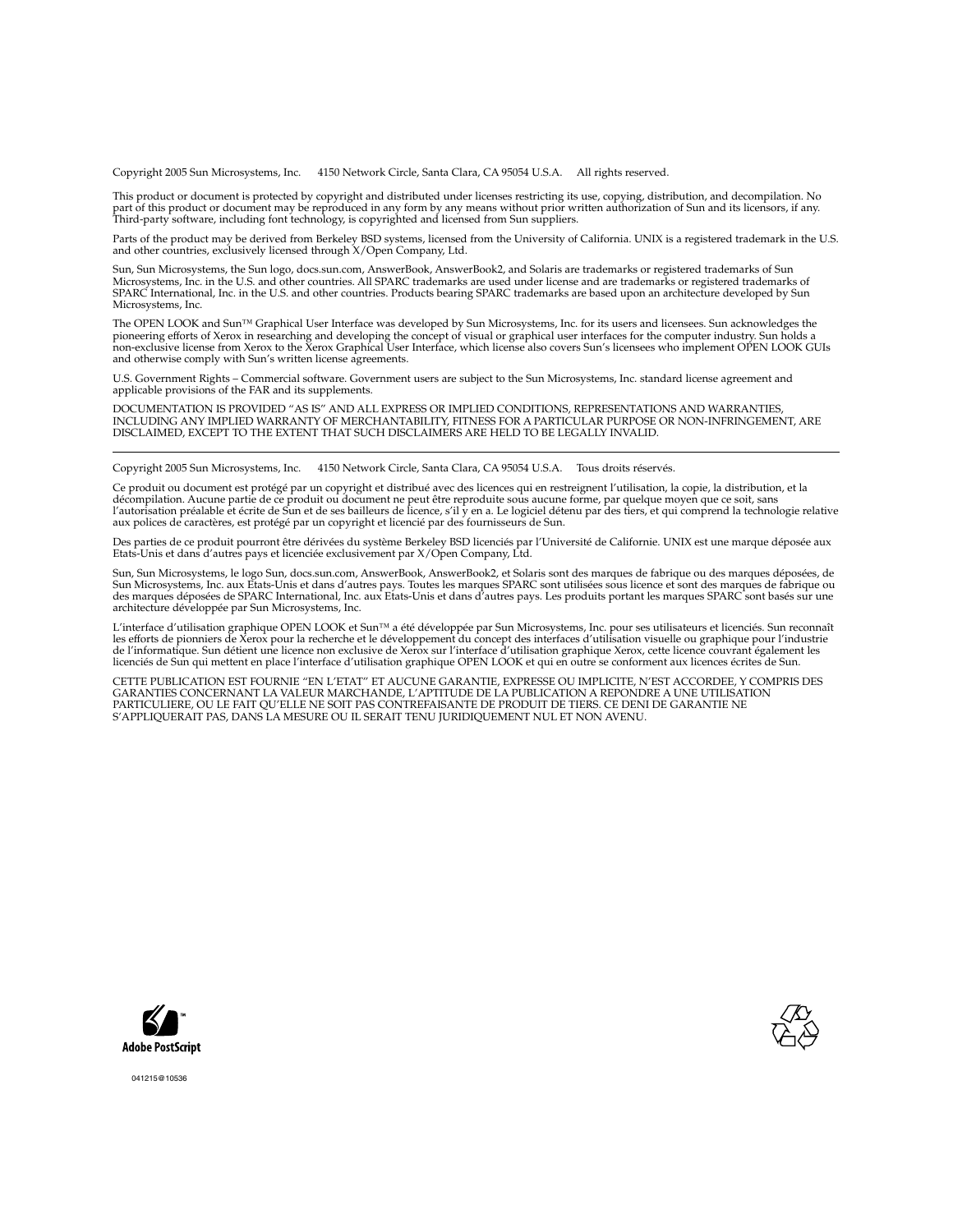# **Contents**

**[Preface 5](#page-4-0)**

**[1 Hardware Compatibility List 9](#page-8-0)** [Hardware Compatibility List \(HCL\) 9](#page-8-0) [Hardware Certification Test Suite \(HCTS\) 10](#page-9-0)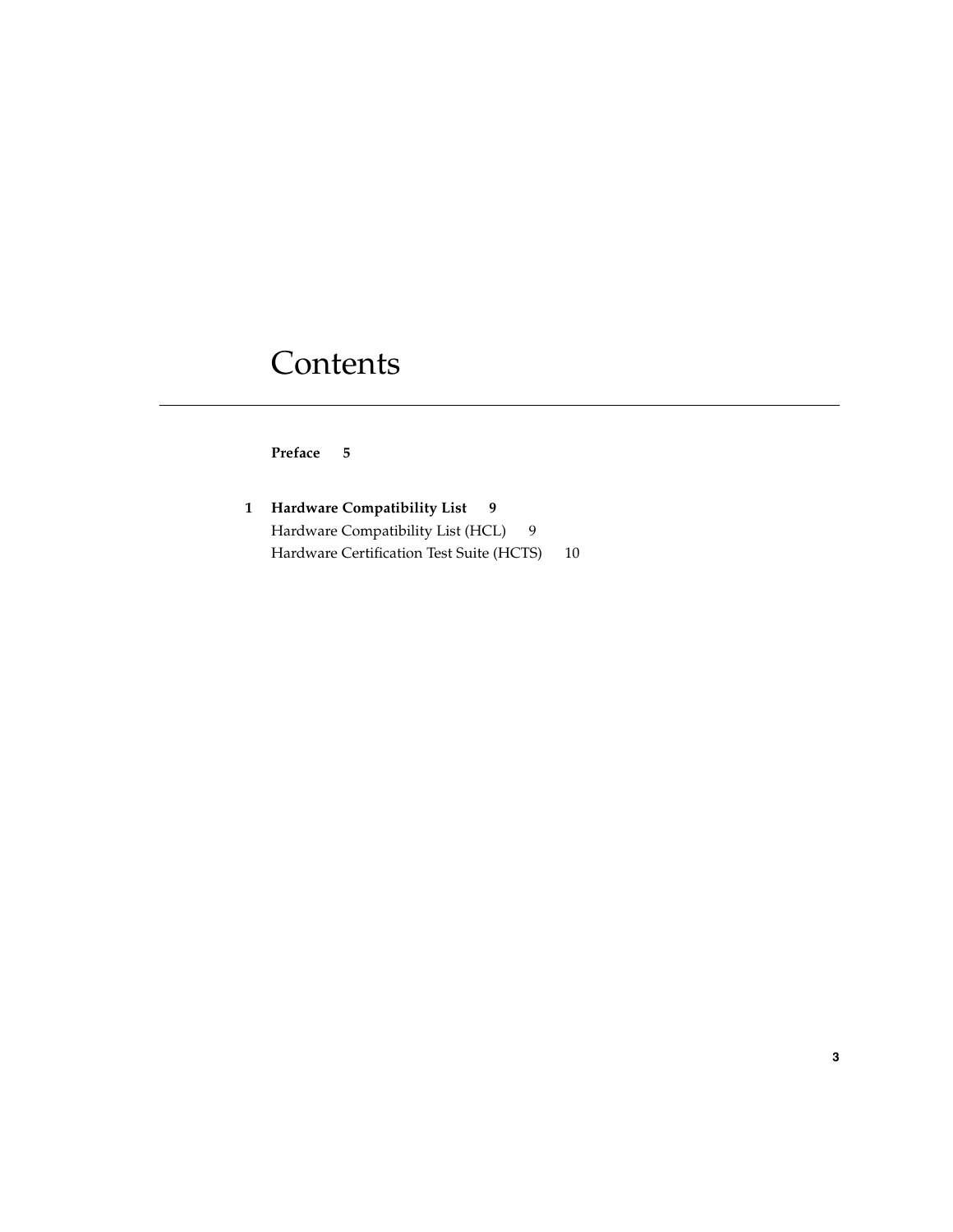Solaris Hardware Compatibility List • January 2005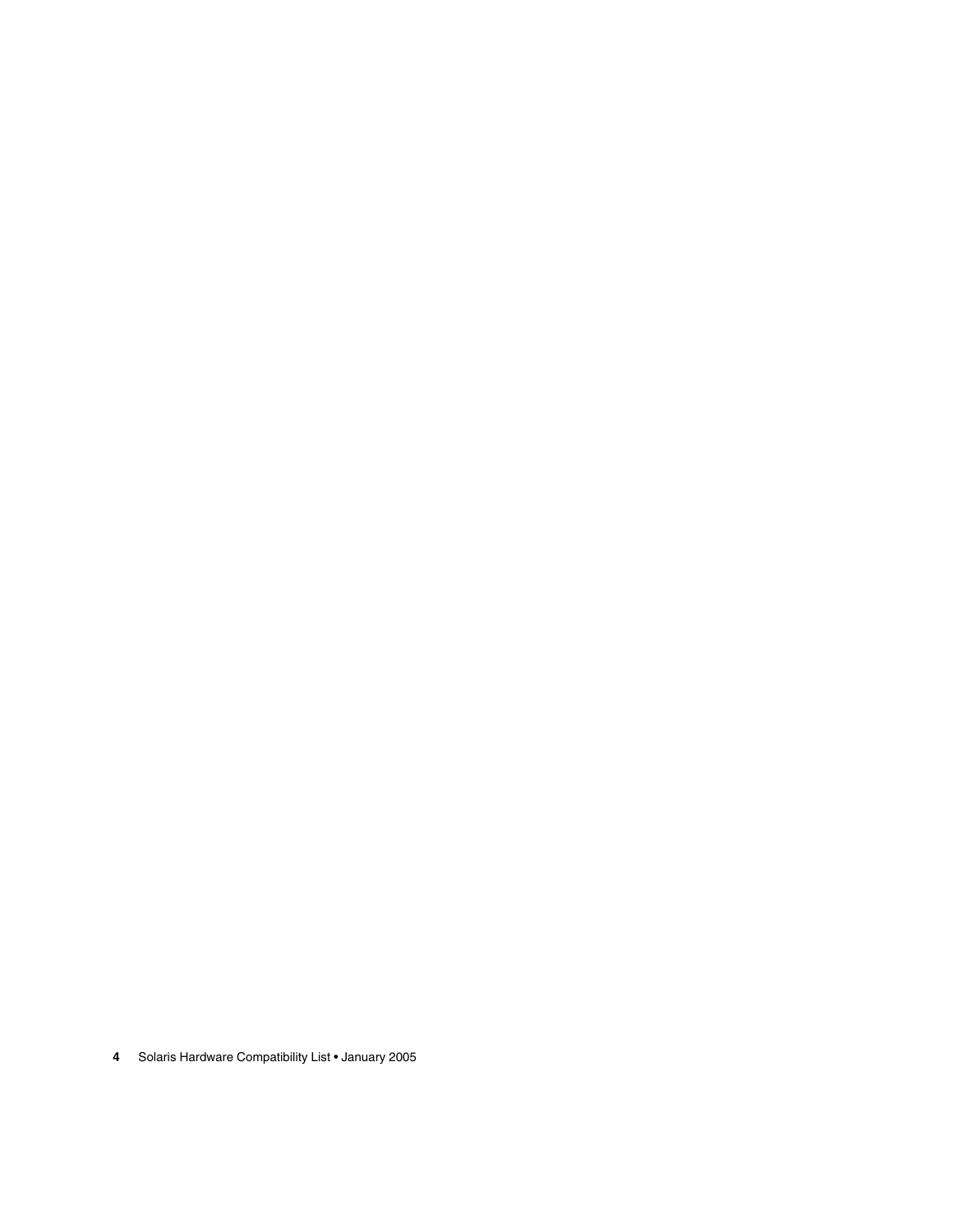## <span id="page-4-0"></span>Preface

The *Hardware Compatibility List* provides links to the Hardware Compatibility List (HCL) and the Hardware Certification Test Suite (HCTS) on the Sun public web site. The HCL identifies systems and components that are certified or reported to work with the Solaris™ Operating System on x86 platforms. The HCTS enables you to certify new hardware for the HCL.

**Note –** This Solaris release supports systems that use the SPARC® and x86 families of processor architectures: UltraSPARC®, SPARC64, AMD64, Pentium, and Xeon EM64T. The supported systems appear in the *Solaris 10 Hardware Compatibility List* at <http://www.sun.com/bigadmin/hcl>. This document cites any implementation differences between the platform types.

In this document, the term "x86" refers to 64-bit and 32-bit systems manufactured using processors compatible with the AMD64 or Intel Xeon/Pentium product families. For supported systems, see the *Solaris 10 Hardware Compatibility List*.

### Who Should Use This Book

This book is intended for independent hardware vendors (IHVs), hardware manufacturers, system integrators, and end users. This book tells you where to find a list of what hardware works with the Solaris OS. This book also tells you how you can add hardware to that list.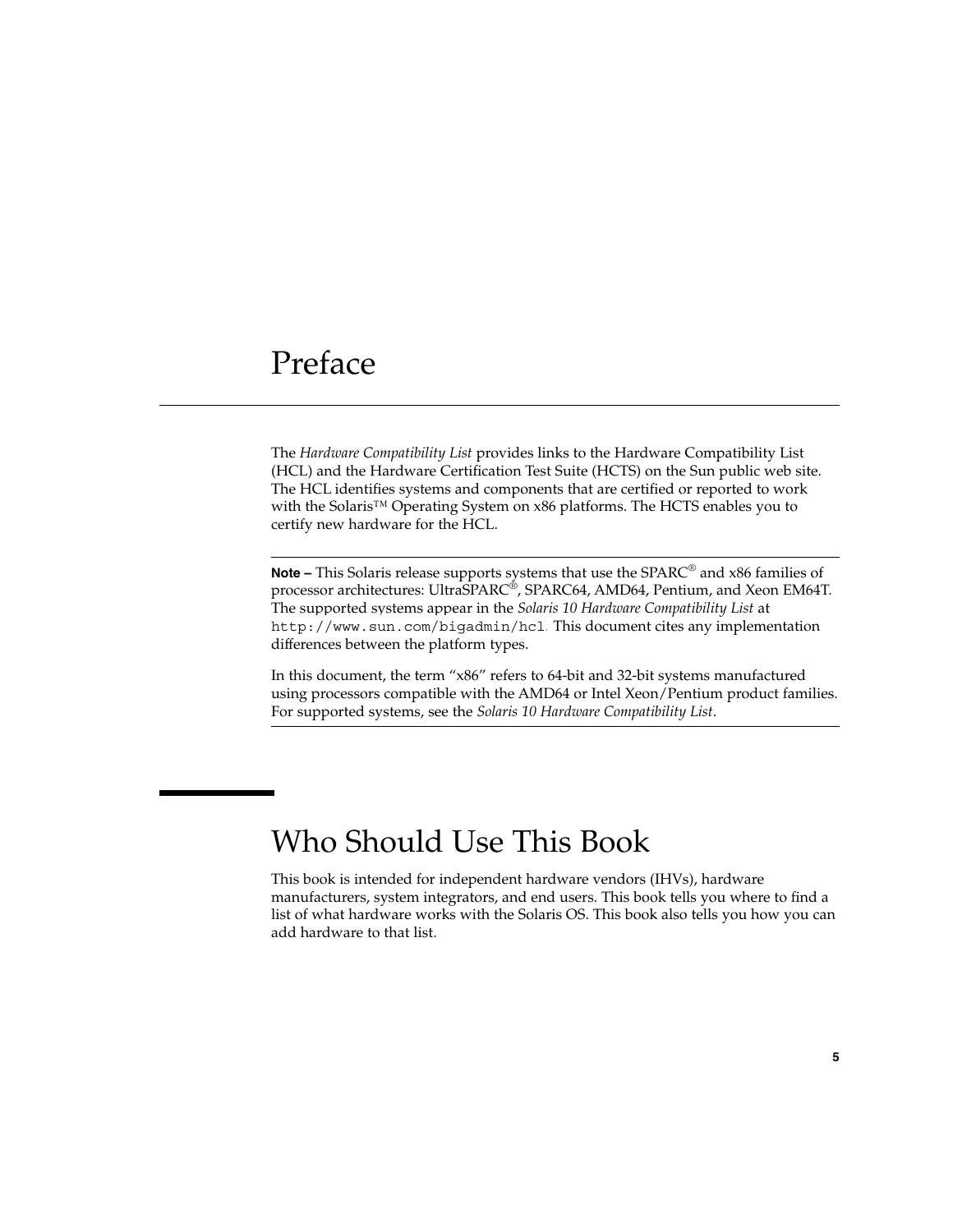# Accessing Sun Documentation Online

The docs.sun.com<sup>SM</sup> Web site enables you to access Sun technical documentation online. You can browse the docs.sun.com archive or search for a specific book title or subject. The URL is <http://docs.sun.com>.

# Ordering Sun Documentation

Sun Microsystems offers select product documentation in print. For a list of documents and how to order them, see "Buy printed documentation" at <http://docs.sun.com>.

# Typographic Conventions

The following table describes the typographic changes that are used in this book.

| <b>Typeface or Symbol</b> | Meaning                                                                           | <b>Example</b>                                  |
|---------------------------|-----------------------------------------------------------------------------------|-------------------------------------------------|
| AaBbCc123                 | The names of commands, files, and<br>directories, and onscreen computer<br>output | Edit your . login file.                         |
|                           |                                                                                   | Use $1s - a$ to list all files.                 |
|                           |                                                                                   | machine name% you have<br>mail.                 |
| AaBbCc123                 | What you type, contrasted with onscreen<br>computer output                        | machine name% su                                |
|                           |                                                                                   | Password:                                       |
| AaBbCc123                 | Command-line placeholder: replace with<br>a real name or value                    | The command to remove a file<br>is rm filename. |

**6** Solaris Hardware Compatibility List • January 2005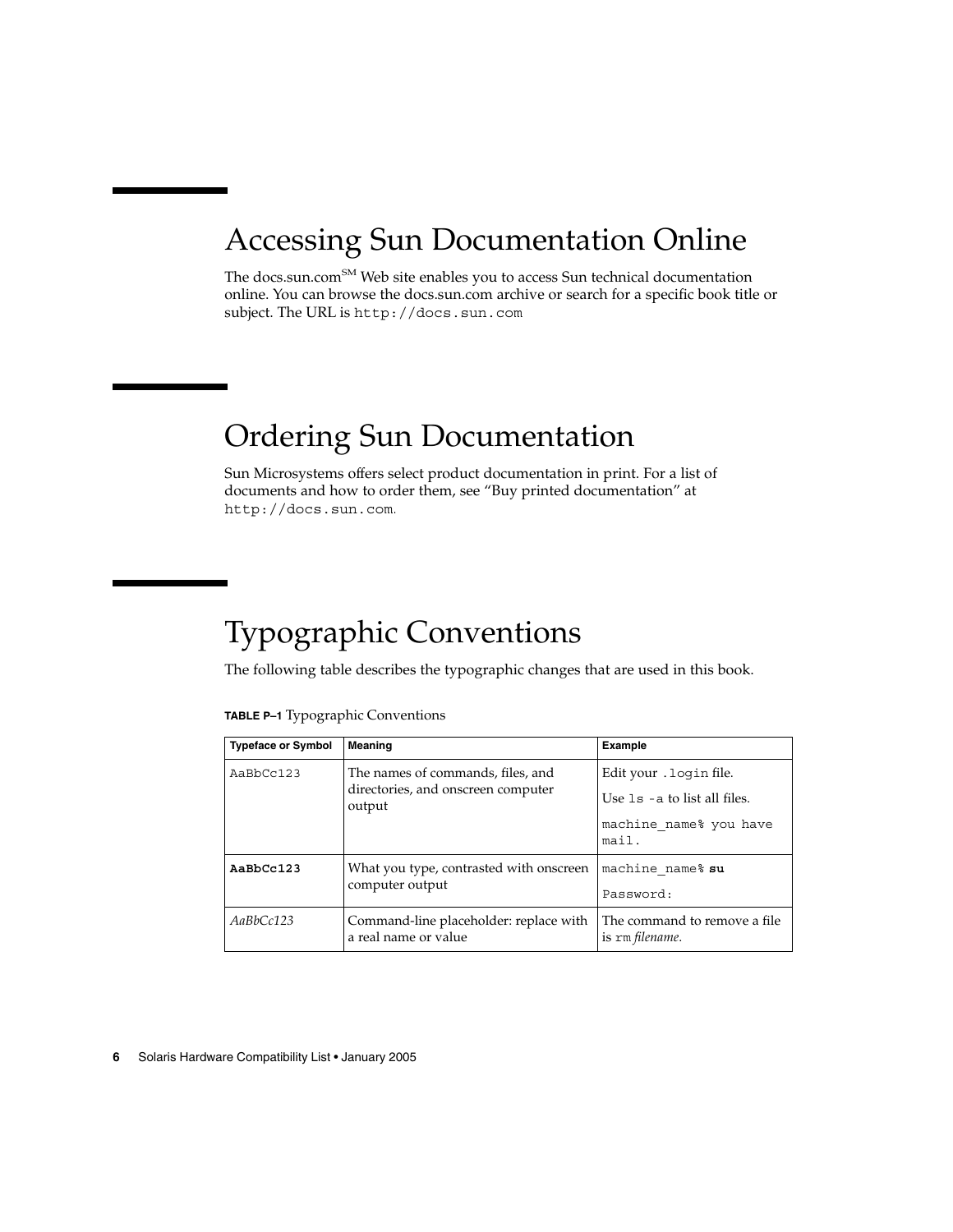#### **TABLE P–1** Typographic Conventions *(Continued)*

| <b>Typeface or Symbol</b> | <b>Meaning</b>                                        | <b>Example</b>                                            |
|---------------------------|-------------------------------------------------------|-----------------------------------------------------------|
| AaBbCc123                 | Book titles, new terms, and terms to be<br>emphasized | Read Chapter 6 in the User's<br>Guide.                    |
|                           |                                                       | Perform a <i>patch analysis</i> .                         |
|                           |                                                       | Do <i>not</i> save the file.                              |
|                           |                                                       | [Note that some emphasized]<br>items appear bold online.] |

# Shell Prompts in Command Examples

The following table shows the default system prompt and superuser prompt for the C shell, Bourne shell, and Korn shell.

**TABLE P–2** Shell Prompts

| <b>Shell</b>                                     | Prompt        |
|--------------------------------------------------|---------------|
| $\mathcal C$ shell prompt                        | machine name% |
| C shell superuser prompt                         | machine name# |
| Bourne shell and Korn shell prompt               | \$            |
| Bourne shell and Korn shell superuser prompt   # |               |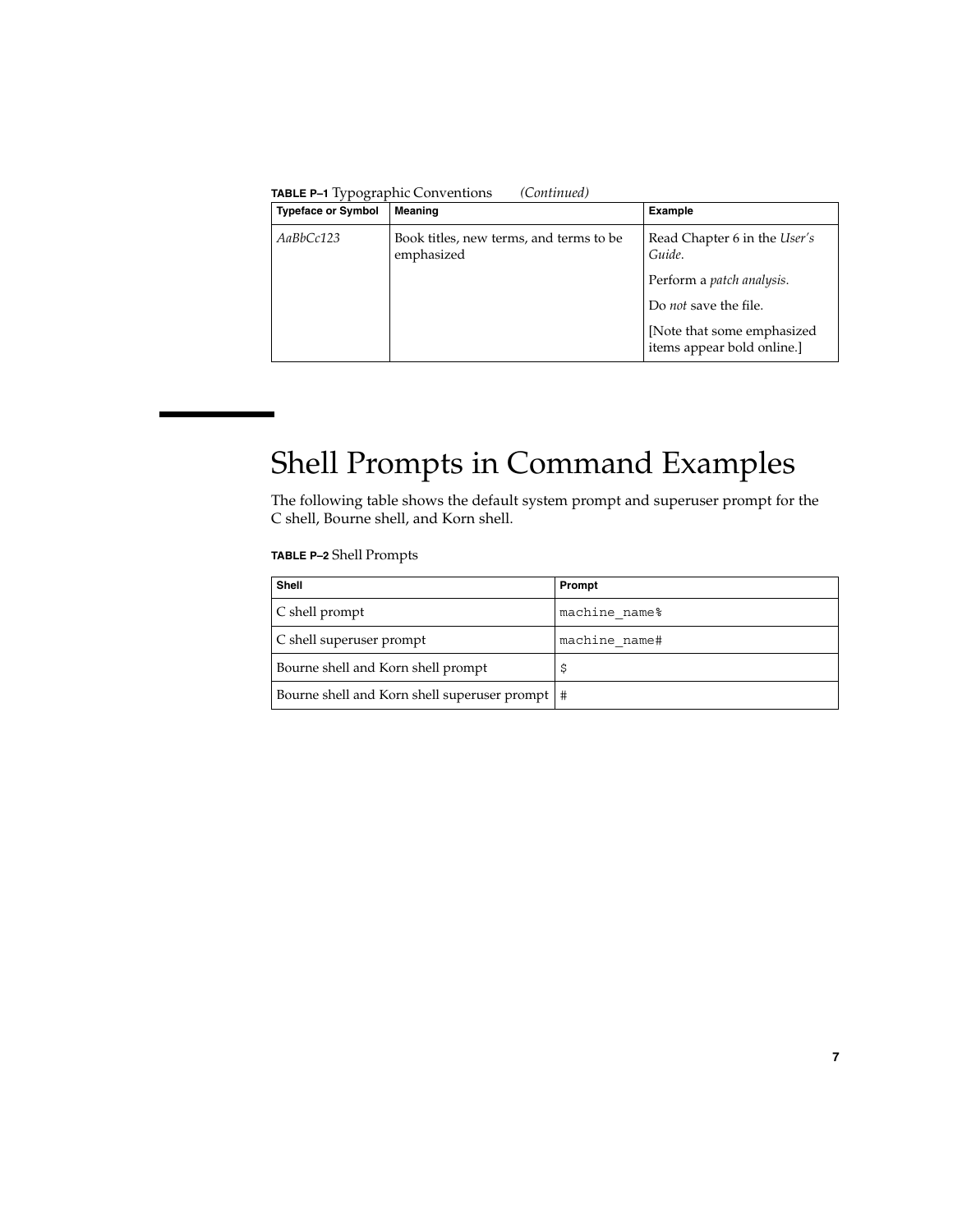Solaris Hardware Compatibility List • January 2005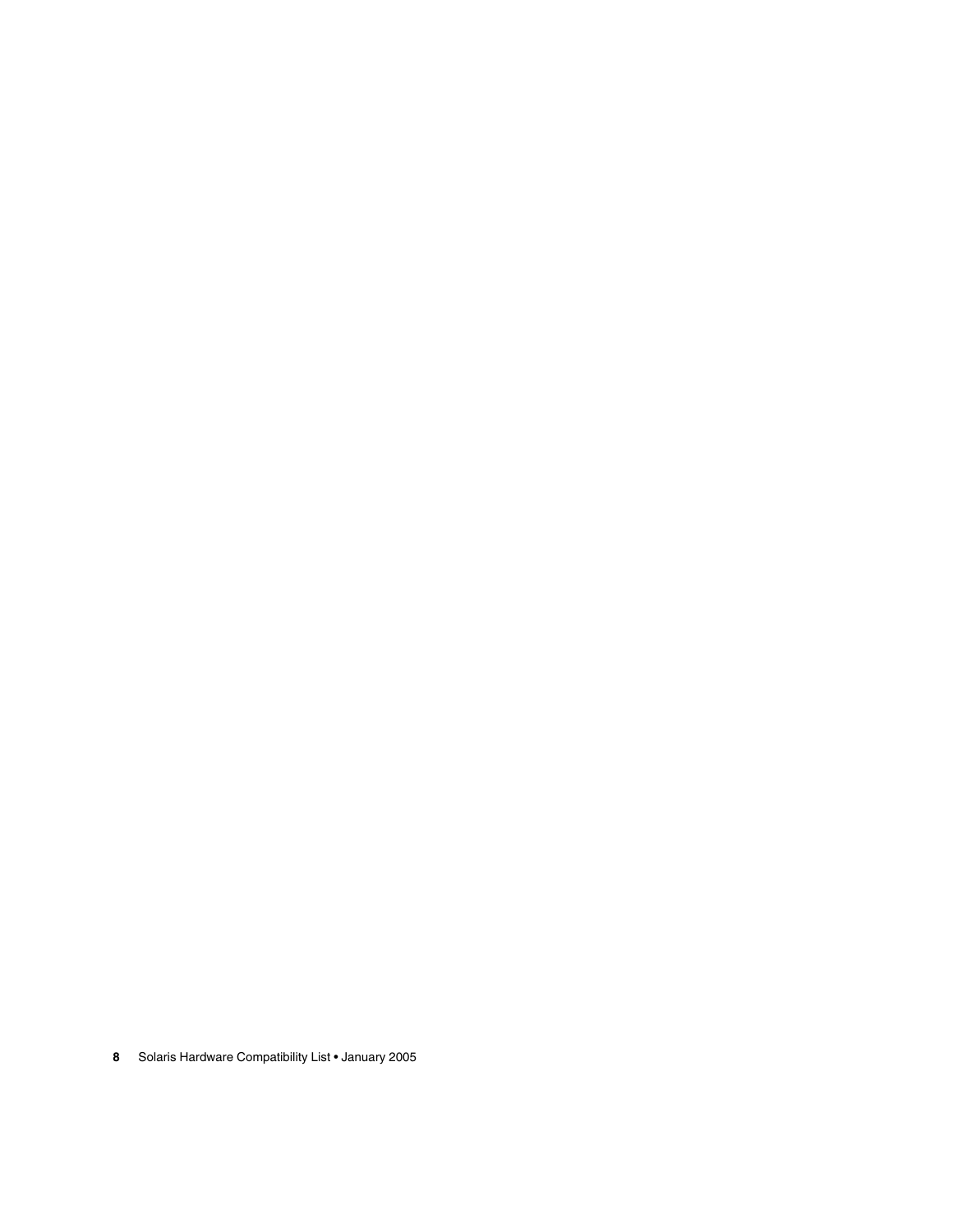#### <span id="page-8-0"></span>CHAPTER **1**

### Hardware Compatibility List

The Hardware Compatibility List shows you what hardware is certified or is reported to work with the Solaris Operating System (Solaris OS) on x86 platforms. The Hardware Certification Test Suite enables you to certify new hardware to add to the list.

## Hardware Compatibility List (HCL)

The Hardware Compatibility List (HCL) identifies hardware that is compatible with the Solaris OS. Separate lists identify systems and controllers that are certified for the Solaris 8 OS, the Solaris 9 OS, and the Solaris 10 OS. The HCL is available in a Comma Separated Value (CSV) format to enable you to search or sort the list as a spreadsheet or database. To view the lists, see <http://www.sun.com/bigadmin/hcl>.

Any hardware vendor or user can submit items to the HCL. The HCL is divided into three tiers: Sun Certified, Test Suite Certified, and Reported to Work. By using HCTS, you can submit hardware as Test Suite Certified. If you do not use HCTS, you can still submit hardware as Reported to Work.

| <b>Sun Certified</b>        | Sun Certified hardware includes Sun systems and third-party system<br>configurations and components. Products that are listed in this<br>category are certified by Sun.                                                                                                                                                                                                                                                                                                               |
|-----------------------------|---------------------------------------------------------------------------------------------------------------------------------------------------------------------------------------------------------------------------------------------------------------------------------------------------------------------------------------------------------------------------------------------------------------------------------------------------------------------------------------|
| <b>Test Suite Certified</b> | Test Suite Certified hardware includes third-party system<br>configurations or components that have been certified using the<br>Hardware Certification Test Suite (HCTS). Testing is carried out by a<br>partner or vendor. When the audit is completed and passed, certified<br>hardware is eligible for listing on the HCL. Test Suite Certified<br>hardware is certified at Level 1 or at Level 2. Level 2 certification is<br>more rigorous and puts more stress on the hardware. |